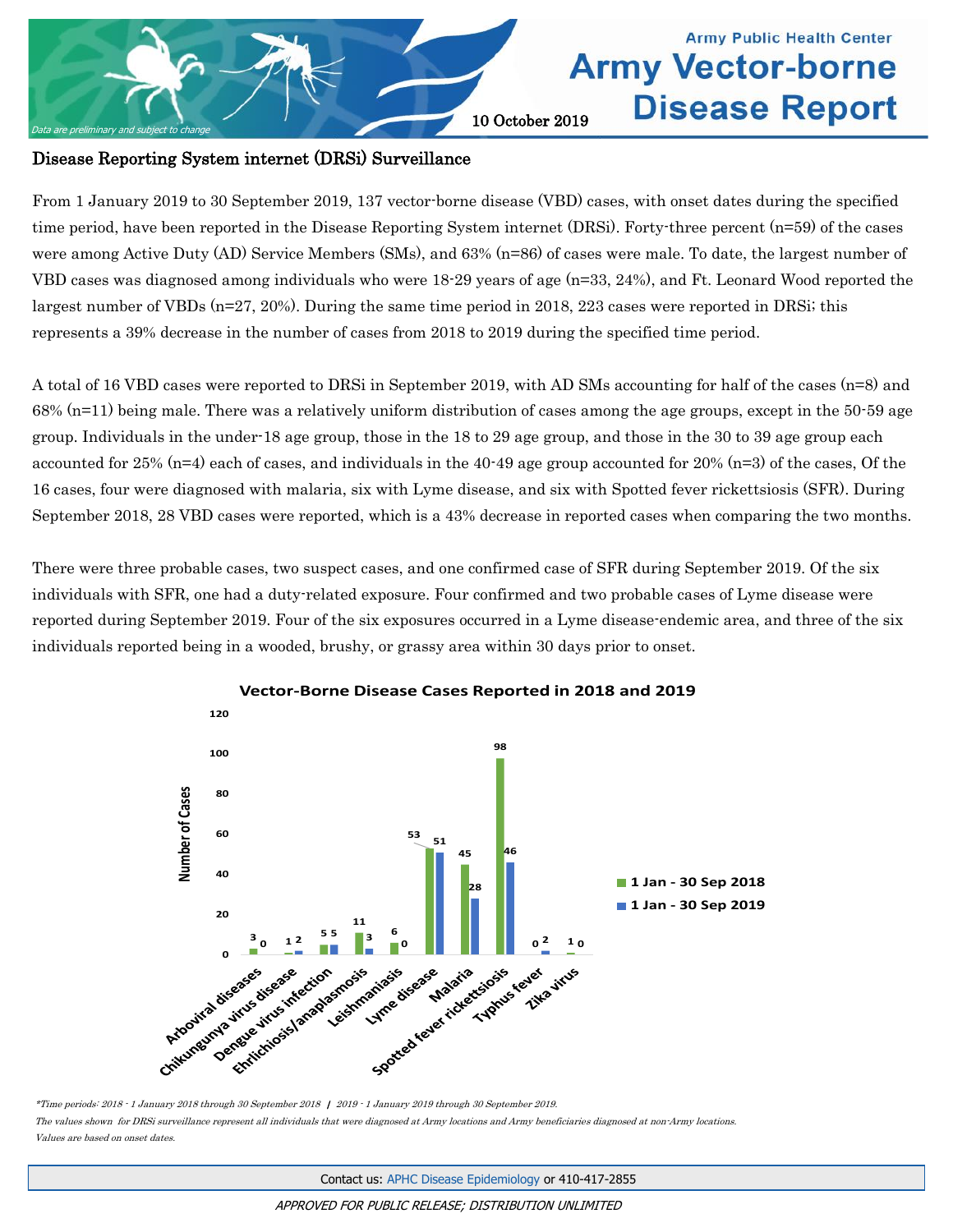

#### Army Mosquito Testing

From 1 January 2019 to present, Public Health Command (PHC)-Central received 17,611 disease vector mosquitoes. Of these, 1,250 pools (15,722 mosquitoes) were tested for various pathogens. Fourteen (1.2%) mosquito pools tested positive for West Nile virus (WNV); no mosquitoes tested positive for Zika virus (ZIKV), chikungunya virus (CHIKV), or dengue virus (DENV).

During September 2019, PHC-Central received 1,290 disease vector mosquitoes from 10 installations. Of these, 1,075 were tested for various pathogens; none were positive for WNV, ZIKV, CHIKV, or DENV.







#### Army Tick Testing

From 1 January 2019 to present, PHC-Europe received 632 ticks, of which all were tested for at least one pathogen. Six hundred thirty ticks were tested for Lyme disease, of which 129 had verified results\*\*. Twenty-nine (22.5%) of the 129 verified ticks tested positive for *Borrelia burgdorferi*, the Lyme disease pathogen. Four hundred twenty-eight ticks were tested for *Anaplasma spp.*, of which 67 had verified results. Of the 67 ticks with verified results, four (6.0%) were positive. No ticks tested positive for Crimean-Congo hemorrhagic fever virus, *Ehrlichia spp.*, or tick-borne encephalitis virus.



#### [Tick Testing, 2019 Year-To-Date](#page-4-0)

\*\*The prevalence is only calculated with verified results; does not include indeterminate or pending results.

Contact us: [APHC Disease Epidemiology](mailto:usarmy.apg.medcom-phc.mbx.disease-epidemiologyprogram13@mail.mil?subject=Vector-borne%20Disease%20Report) or 410-417-2855

Click on images to enlarge

APPROVED FOR PUBLIC RELEASE; DISTRIBUTION UNLIMITED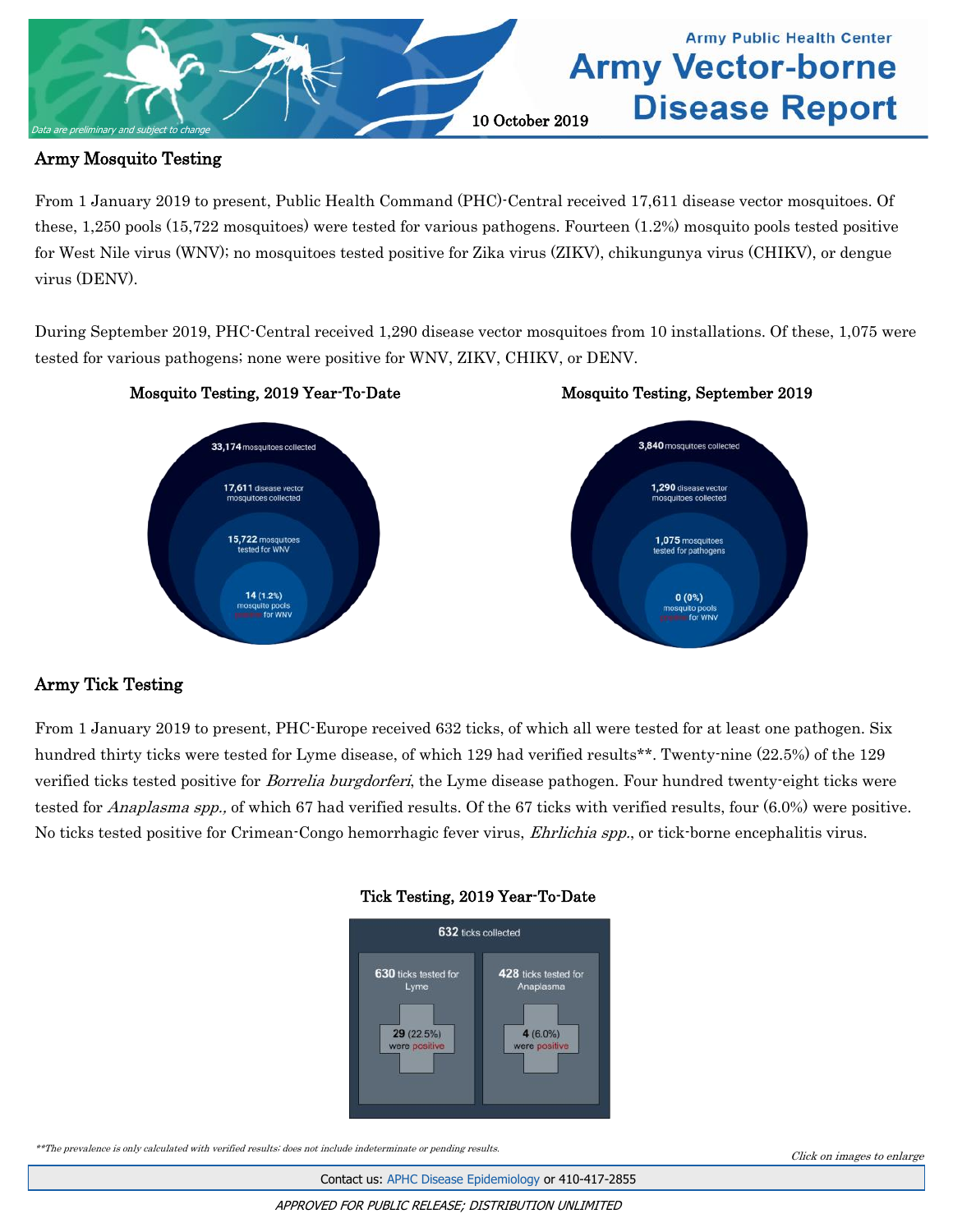# <span id="page-2-0"></span>Mosquito Testing, 2019 Year-to-date

33,174 mosquitoes collected

17,611 disease vector mosquitoes collected

15,722 mosquitoes tested for WNV

> $14(1.2%)$ mosquito pools positive for WNV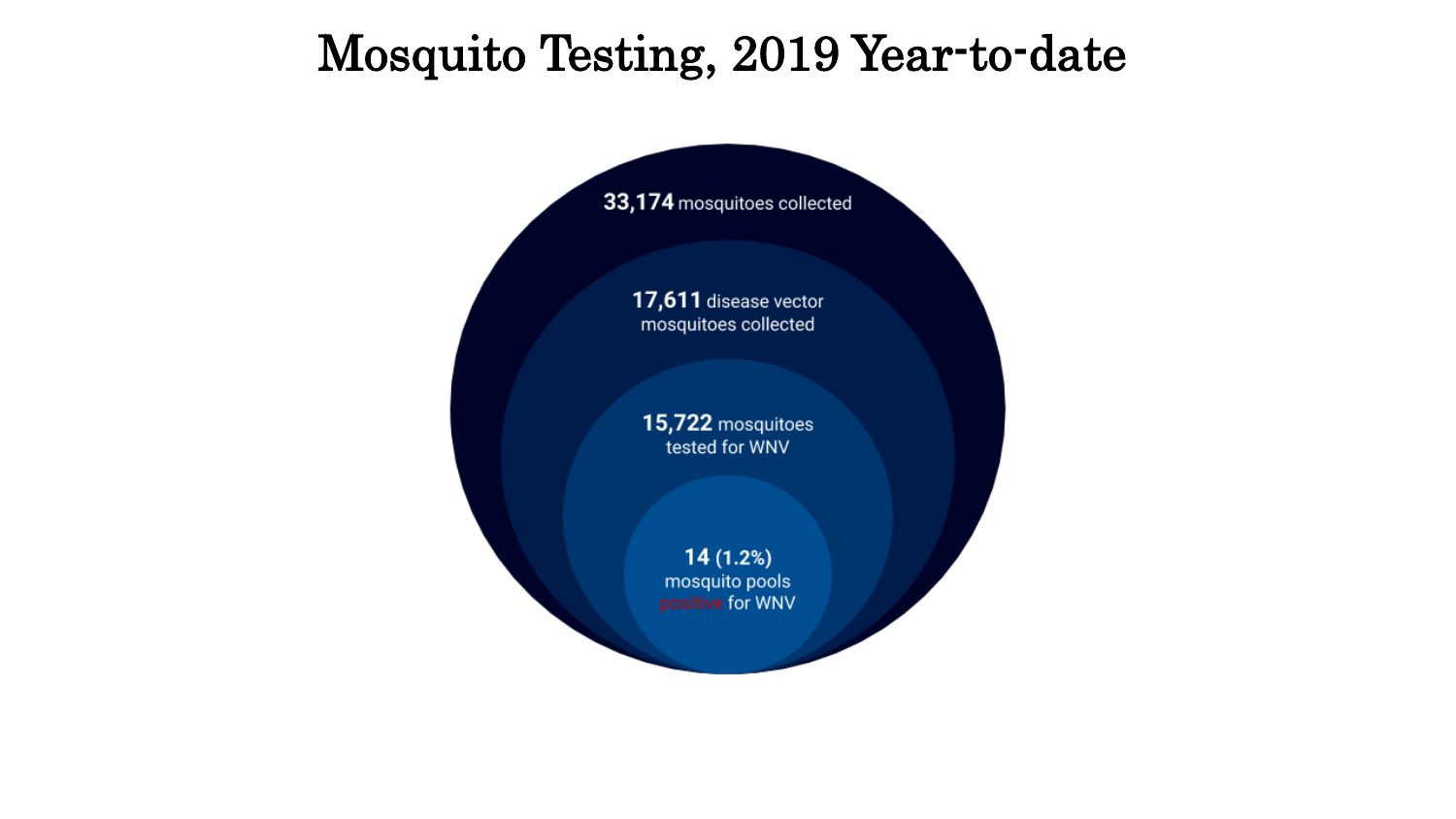### <span id="page-3-0"></span>**Mosquito Testing, September 2019**

3,840 mosquitoes collected

1,290 disease vector mosquitoes collected

1,075 mosquitoes tested for pathogens

> $0(0%)$ mosquito pools positive for WNV